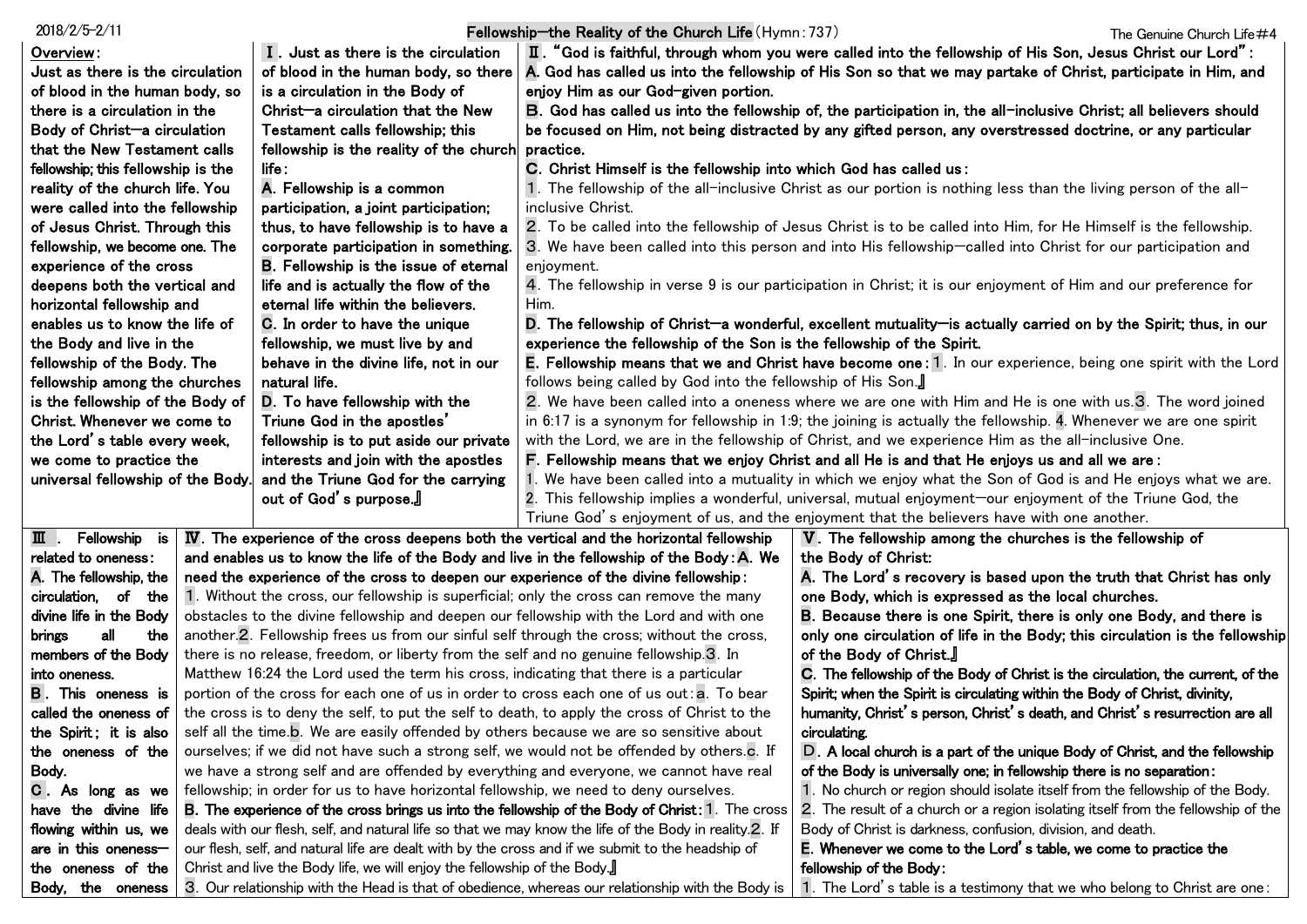| among all the saints.     | that of fellowship: a. Fellowship implies the fact that we are limited and inadequate and that we    | a. We are one bread, one Body, because we all partake of the one              |
|---------------------------|------------------------------------------------------------------------------------------------------|-------------------------------------------------------------------------------|
| <b>The</b>                | unique   are willing to accept what comes from others and take it as our own.b. Fellowship is to     | bread.b. Our partaking of Christ constitutes us into His one Body.            |
| fellowship<br><b>is</b>   | the acknowledge that we need the Body.c. We can live in the Body and have fellowship in the Body     | 2. If we isolate ourselves from the fellowship of the Body, we are not        |
| genuine oneness of        | only when our flesh, self, and natural life have been dealt with; otherwise, we will not see the `   | qualified to partake of the Lord's body, because the loaf on the table in the |
| the Body of Christ as I   | importance of fellowship.d. God must bring us to the point where we cannot go on without             | Lord's supper signifies the entire Body of Christ.                            |
| the unique ground for $ $ | fellowship.4. Once the flesh, the self, and the natural life have been dealt with by the cross, we   | F. Among all the churches that compose the one universal Body of Christ,      |
| the believers to be       | will know the life of the Body, we will see the importance of fellowship, and we will not be able to | there is no organization, but there is the fellowship of the Body of Christ.  |
| kept one in Christ』       | live apart from this fellowship.                                                                     | G. The divine fellowship is the reality of living in the Body of Christ.』     |

Day1:1John1:3 That which we have seen and heard we report also to you that you also may have fellowship with us, and indeed our fellowship is with the Father and with His Son Jesus Christ.

7 But if we walk in the light as He is in the light, we have fellowship with one another, and the blood of Jesus His Son cleanses us from every sin.

Day2:1Cor.1:9 God is faithful, through whom you were called into the fellowship of His Son, Jesus Christ our Lord.

30 But of Him you are in Christ Jesus, who became wisdom to us from God: both righteousness and sanctification and redemption,

Day3:1Cor.10:16 The cup of blessing which we bless, is it not the fellowship of the blood of Christ? The bread which we break, is it not the fellowship of the body of Christ? 6:17 But he who is joined to the Lord is one spirit.

Day4:Matt.16:24 Then Jesus said to His disciples, If anyone wants to come after Me, let him deny himself and take up his cross and follow Me.

Rom.6:6 Knowing this, that our old man has been crucified with Him in order that the body of sin might be annulled, that we should no longer serve sin as slaves; Gal.2:20 I am crucified with Christ; and it is no longer I who live, but it is Christ who lives in me; and the life which I now live in the flesh I live in faith, the faith of the Son of God, who loved me and gave Himself up for me.

Day5: Rom.8:13 For if you live according to the flesh, you must die, but if by the Spirit you put to death the practices of the body, you will live.

12:5 So we who are many are one Body in Christ, and individually members one of another.

Day6:ICor.12:12 For even as the body is one and has many members, yet all the members of the body, being many, are one body, so also is the Christ.

13 For also in one Spirit we were all baptized into one Body, whether Jews or Greeks, whether slaves or free, and were all given to drink one Spirit.

《Composition for prophecy》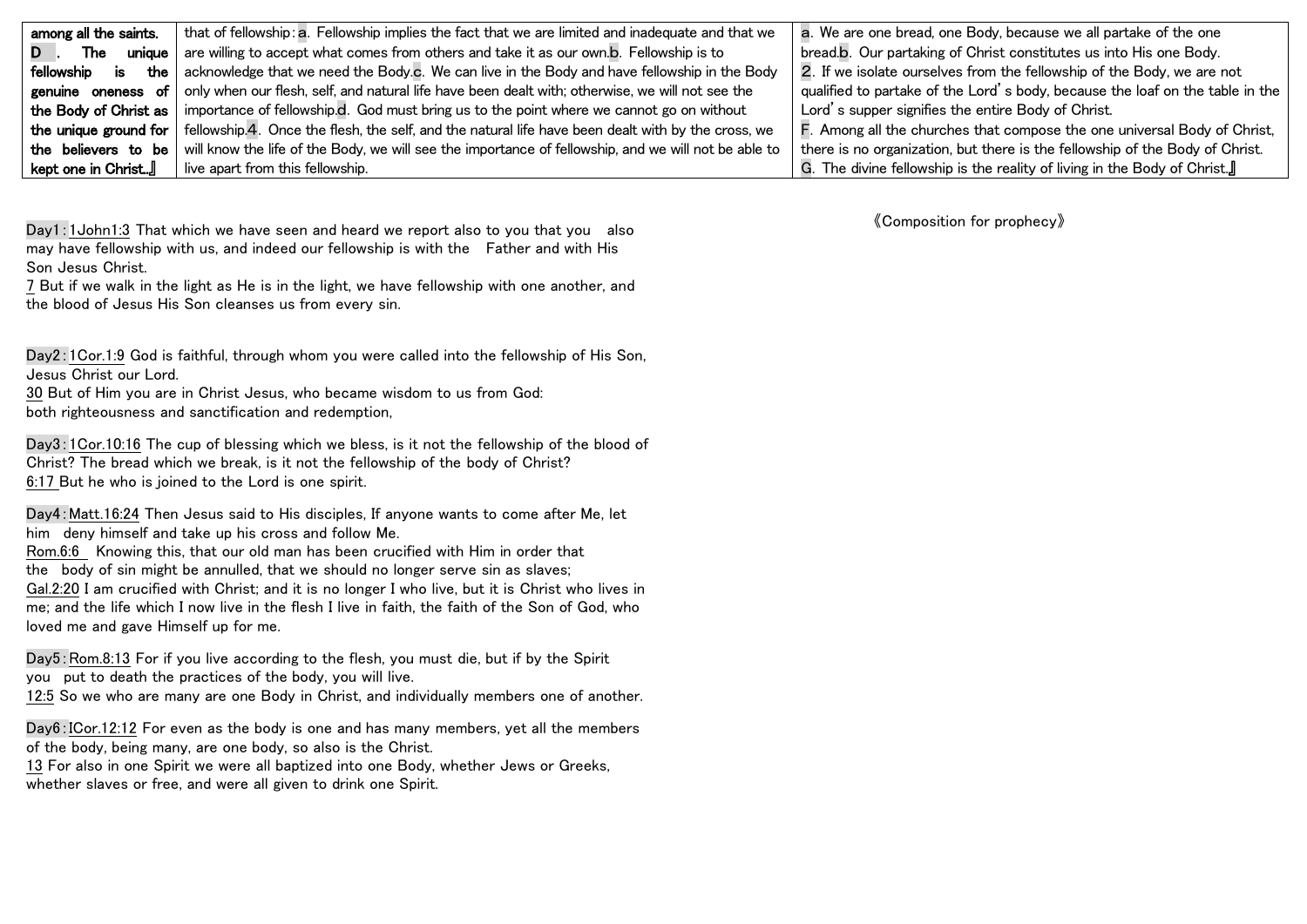# Experience $\Omega$ : The Body of Christ has one circulation of life, the fellowship

The word fellowship is profound and very deep. I do not believe that any Christian teacher or expositor of the Bible can exhaust the meaning of this word. Fellowship does not merely mean that there is communication between you and someone else; it also denotes participation in that one. Furthermore, it means that we and Christ have become one. It also means that we enjoy Christ and all He is, and that He enjoys us and what we are. As a result, there is not only a mutual communication, but a mutuality in every way. All that Christ is becomes ours, and all that we are becomes His. We all have been called by God into such a mutuality between us and the Son of God.

Fellowship is related to oneness. Just as the circulation of blood in the human body causes all the members of the body to be one, so the fellowship of the divine life in the Body of Christ causes the Body to be one....This divine life has a circulation; that is, the divine life circulates within all of us. This circulation of the divine life in the Body brings all the members of the Body into oneness. This oneness is called the oneness of the Spirit; it is also the oneness of the Body. As long as we have the divine life flowing within us, we are in this oneness, the oneness of the Body, the oneness among all the saints.

#### For Junior/Senior High Students

As there is a circulation of blood in the human body, the Body of Christ also has one circulation. We call that circulation a fellowship. This fellowship is the reality of the church life. "God is faithful, through whom you were called into the fellowship of His Son, Jesus Christ our Lord" (1 Cor 1:9).

You should have a fellowship with the Lord Jesus and with brothers and sisters, so that the life can flow in the fellowship as the blood circulates in the body. A life of the human body is in the circulation of blood. In the same manner, in the Body of Christ is the blood circulation called the fellowship. If you don't feel this blood circulation, a flow of the fellowship of the life in you, then you can recover your fellowship of the life by confessing your sins, defects, weakness and unbelief.

1 John 1:7 But if we walk in the light as He is in the light, we have fellowship with one another, and the blood of Jesus His Son cleanses us from every sin. 8 If we say that we do not have sin, we are deceiving ourselves, and the truth is not in us. 9 If we confess our sins, He is faithful and righteous to forgive us our sins and cleanse us from all unrighteousness.

 Confess your sins enlightened in the fellowship to maintain circulation of the spiritual blood. In the church life, your stepping forward is not only by your struggle. As an example, you need to put a good effort on your study. If you are among the fellowship with brothers and sisters around, you have a rich supply in such fellowship, so you can work hard to study together with the Lord's grace. If you study in this way, your strength will be uplifted and your weakness will be overcome gradually. Let's say, you are good at mathematics but not good at English, and your weak English has not been improved for a while. This may relate to your preferences. In the fellowship of the life of the Lord, there are effect of the cross killing your preferences and supply of necessary energy such as endurance and understanding. A blood circulation can supply you oxygen and nutrition you need and remove unnecessary carbon dioxide and waste products. May you have blessings by doing everything of your school life including college exam preparation in the fellowship of life.

#### Experience $(2)$ : Learn to become healthy functioning members of the Body of Christ

Much of our criticism of others is because we are too sensitive to ourselves and too conscious of ourselves. If we did not have such a strong self, we would not be offended by others. Many times, we criticize others because we have been offended. We are offended because we are so sensitive to ourselves. We expect everyone to treat us right according to our opinion. If someone does not treat us right according to our opinion, we are offended. Then, sooner or later, criticism will come out of our mouth.

We need the experience of the cross to deepen our experience of the divine fellowship. If our natural life is not dealt with, we cannot have any fellowship. We live in the Body and have fellowship only when the natural life is dealt with.

Those who truly know the Body of Christ are freed from individualism spontaneously. They do not trust in themselves, and they realize that they are very weak. They fellowship with all the children of God. God must bring us to the point where we cannot go on without fellowship. God will show us that what is impossible with individuals is possible when it is done in fellowship.

If we truly see the life of the Body, we will see that there is restriction in the house of God, and will not move freely. At the same time, if we have the life of the Body, we will spontaneously fellowship with other children of God, and we will treasure this fellowship and not feel that it is a burden to us. If God's children do not know the meaning of God's house, they will not be able to fellowship with God's other children. Whoever cannot honor the other brothers and cannot render them their due respect, praise, and position has not seen the house of God. If our natural life has been dealt with, and if we know what the life of the Body means, we will learn to treasure the other brothers and to touch life and receive help in the meetings.

#### For young working saints

Learn to become a healthy functioning member in the Body of Christ. For that, it is necessary for you to be saved from the bias such as your peculiarity and preference of choice. For example, you are a very nervous person and extremely fear of being blamed by others. As a result, "not to fail" becomes your goal as your way of work. However, this way of doing work prevents you from becoming successful in business life. Because business success depends on whether or not you can capture and hit the critical issues and whether or not to fail in minor points is an ancillary problem. Generally speaking, Japanese people have this kind of tendency, which is a major cause of failure for current Japanese business.

Also, you need to be delivered from individualism. The peculiarity is not only restricting your ability, but the individualism is also hindering your ability and success. For the individualist, the reason for a project to success is mainly because of himself. If failed, he would think the main reason is in the others. This kind of person lacks in the ability to see things objectively and lacks the respects for others.

If you can learn to collaborate and be saved from peculiarity and individualism in the church life, you can work together with your project members properly in your company. We can see that learning to serve in the church life can enhance an important competency (skills and attributes for success) for the success of your business life. Hallelujah! The church life can enrich your humanity and can uplift various abilities for your success.